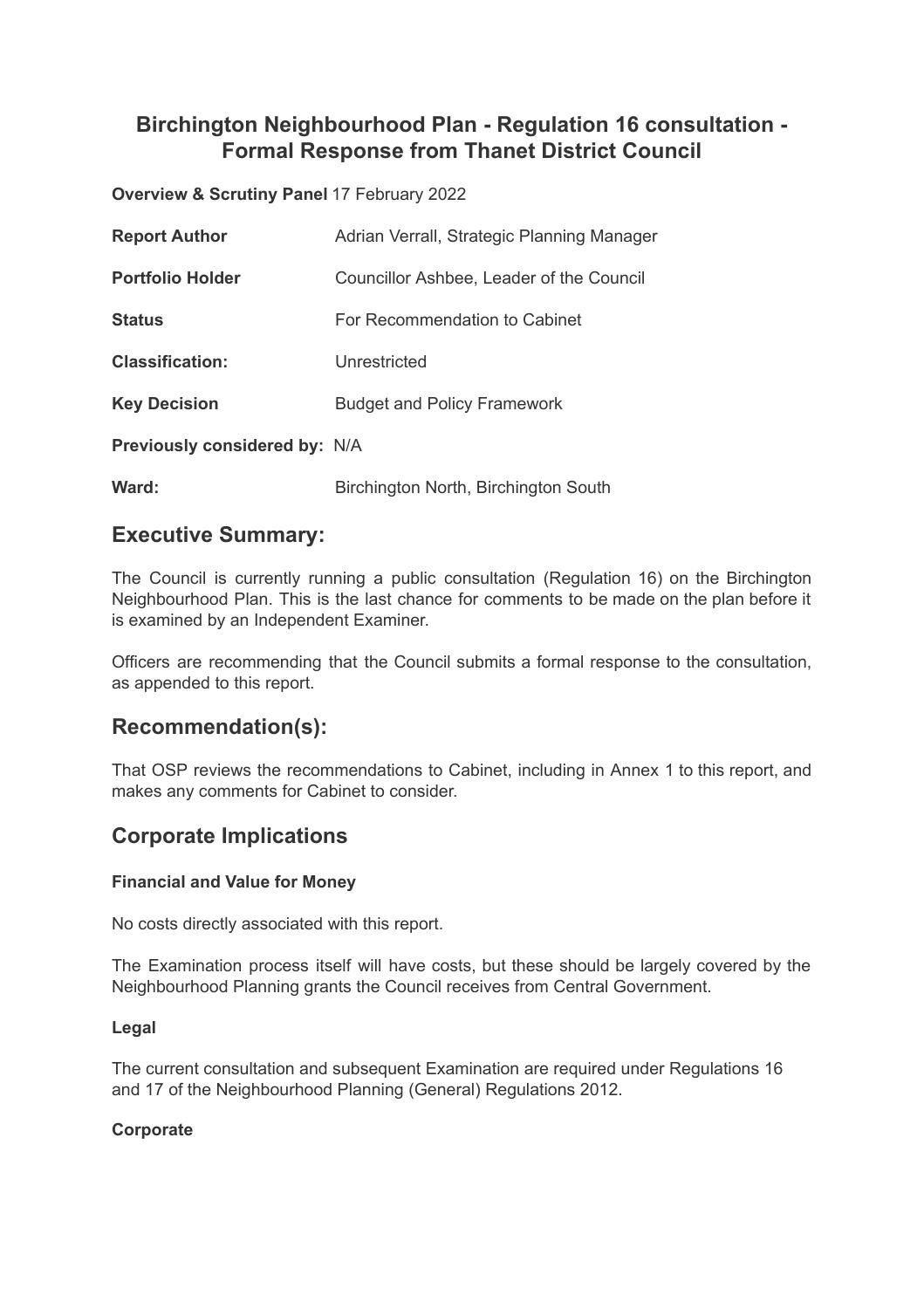It is important that the Council meets its statutory duties in relation to Neighbourhood Plans. It is also important to ensure that emerging neighbourhood plans are in general conformity with the Council's adopted Local Plan.

## **Equality Act 2010 & Public Sector Equality Duty**

The PSED is not engaged by the matters raised in this report.

# **CORPORATE PRIORITIES**

This report relates to the following corporate priorities:

● Environment

# **1.0 Introduction and Background**

- 1.1 Under the Localism Act 2011, local communities can produce Neighbourhood Plans, setting out policies on the development and use of land in their area. If the plans are adopted by the District Council they will have the same weight as other Development Plan documents for the District.
- 1.2 A Neighbourhood Plan is a community-led framework for guiding the future development and growth of an area. It may contain vision, aims, planning policies, proposals for improving the area or providing new facilities, or allocation of key sites for specific kinds of development. It may deal with a wide range of issues (like housing, employment, heritage and transport) or it may focus on one or two issues that are of particular importance in a local area.
- 1.3 The Birchington Neighbourhood Area (to which the neighbourhood plan relates) was designated on 8 December 2016 and comprises the area within the Parish Boundary.
- 1.4 Birchington Parish Council carried out a variety of consultation events before carrying out their first formal consultation (Reg14) between 8 September - 20 October 2021. The Council provided a formal response to that consultation - most of those comments were taken into account.
- 1.5 The Parish Council then submitted their proposed Neighbourhood Plan to the Council, along with their Consultation Statement, Basic Conditions Statement and Strategic Environmental Assessment and Habitats Regulations screening reports. The Council issued a statement confirming that the Parish Council had met the various legal requirements, and prepared and opened the Regulation 16 consultation which is currently ongoing until 24 February 2022.
- 1.6 This is the last opportunity for the Council to comment on the draft Neighbourhood Plan. All comments received at the Regulation 16 stage are passed to the Independent Examiner for their consideration as part of the examination process.
- 1.7 The Examiner will test whether or not the neighbourhood plan meets the 'Basic Conditions' which are: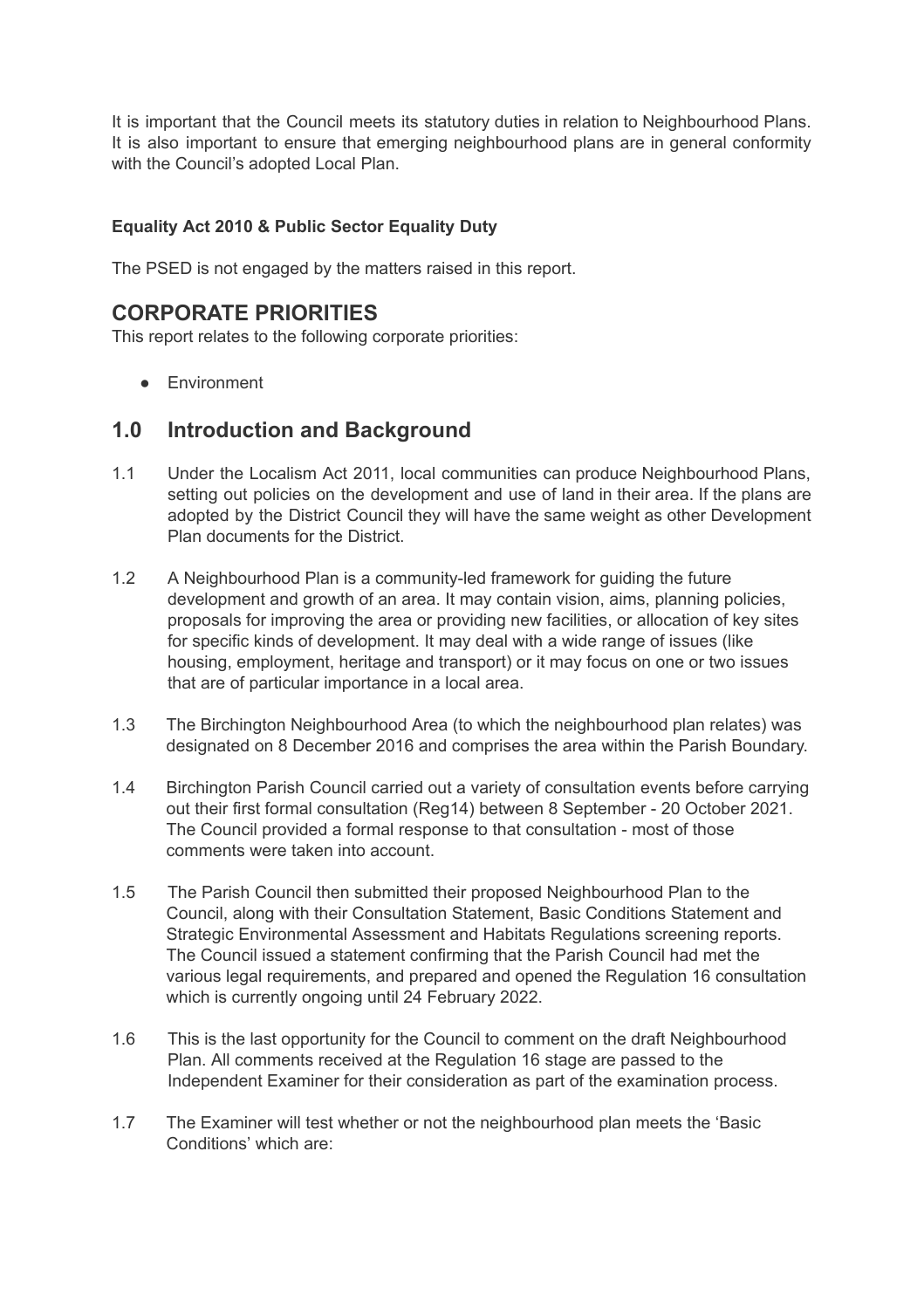- Having regard to national policies and advice contained in guidance issued by the Secretary of State it is appropriate to make the neighbourhood plan
- The making of the neighbourhood plan contributes to the achievement of sustainable development
- The making of the neighbourhood plan is in general conformity with the strategic policies contained in the development plan for the area of the authority (or any part of that area)
- The making of the neighbourhood plan does not breach, and is otherwise compatible with, EU obligations
- Prescribed conditions are met in relation to the neighbourhood plan and prescribed matters have been complied with in connection with the proposal for the neighbourhood plan
- 1.8 Following the Examination, the Examiner will submit a report to the Council and the Parish Council, setting out the conclusions of the Examination, and recommending any modifications that need to be made to the neighbourhood plan in order for it to meet the Basic Conditions.
- 1.9 The Council then has to consider whether or not the modified Neighbourhood Plan meets the Basic Conditions and is appropriate for eventual adoption. If the Council considers further modifications are needed other than those recommended by the Examiner, those changes would require a further public consultation and possibly a second Examination. The Council reduces the risk of finding the plan unacceptable post Examination, by making a formal comment to this consultation.
- 1.10 The Council must issue a statement that it considers that the modified Neighbourhood Plan meets the Basic Conditions and can proceed to Referendum. Once that statement has been published, the Neighbourhood Plan becomes a material consideration in determining planning applications. The Council will then organise the referendum, and a vote of 51% or more in favour of the neighbourhood plan will bring it into force. It will then be reported to Full Council to be 'made' (adopted).
- 1.11 The recommended response is set out in Annex 1. The amendments to the draft Plan go some way to meeting the concerns previously raised. However, there are still some aspects of the draft Plan, and some new elements, that are of concern in terms of its relationship to the Local Plan (and national guidance) - it is considered that some elements of the Plan, as submitted, do not meet the Basic Conditions. The main areas of concern are as follows:
	- Absence of a local list of Heritage Assets and a proposed amendment to bring policy in line with the NPPF
	- Requirement for 'assurance statements' from utility service providers considered unreasonable
	- Ambiguous wording relating to development in the countryside or overlooking the coast - amendment suggested
	- Absence of a clear identification of commercial areas referred to in policies
	- Objection to the proposed Green Wedges. The existing Green Wedges have been long established and protected by Local Plan policies since the 1980s. The proposed Green Wedges would undermine the Local Plan policy as they do not conform with the aims of Local Plan policy SP25 (Safeguarding the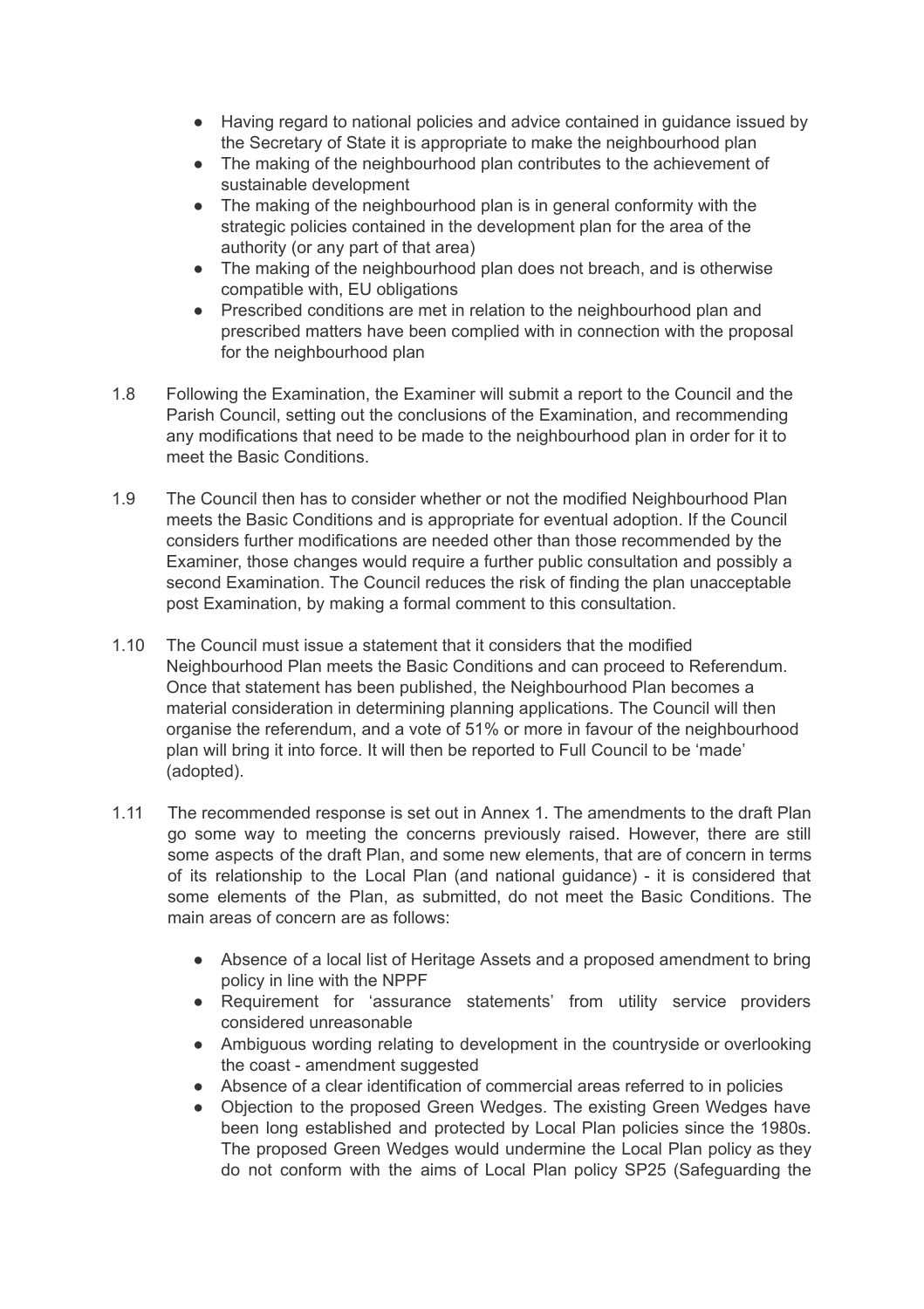Identity of Thanet's Settlements). This relates to the land marked 12, 27, 28 and 29 on the Green & Open Spaces map on p41 of the draft Neighbourhood Plan. The areas marked 7 and 10 are covered by the Local Plan Green Wedge designation. It should be noted that the areas of countryside to which this relates are already protected by virtue of general countryside policies, with the urban boundary drawn tightly around Birchington (including the strategic site allocated in the Local Plan). Not having a Green Wedge policy for these areas does not mean that these areas are suitable for new development. Please refer to the table in Annex 1 for a more detailed response.



# **3.0 Options**

3.1 1) That the comments in Annex 1 of this report are agreed to be submitted as the Council's formal response to the Regulation 16 Consultation.

2) That the comments are amended before being submitted as the Council's formal response to the Regulation 16 Consultation.

3) That the Council does not respond to the Regulation 16 Consultation.

If the Council chooses not to respond to the Regulation 16 Consultation, there is a risk that additional modifications will be considered necessary after the Examination and the receipt of the Examiners Report. Option 3 is therefore not recommended.

Contact Officer: Adrian Verrall, Strategic Planning Manager